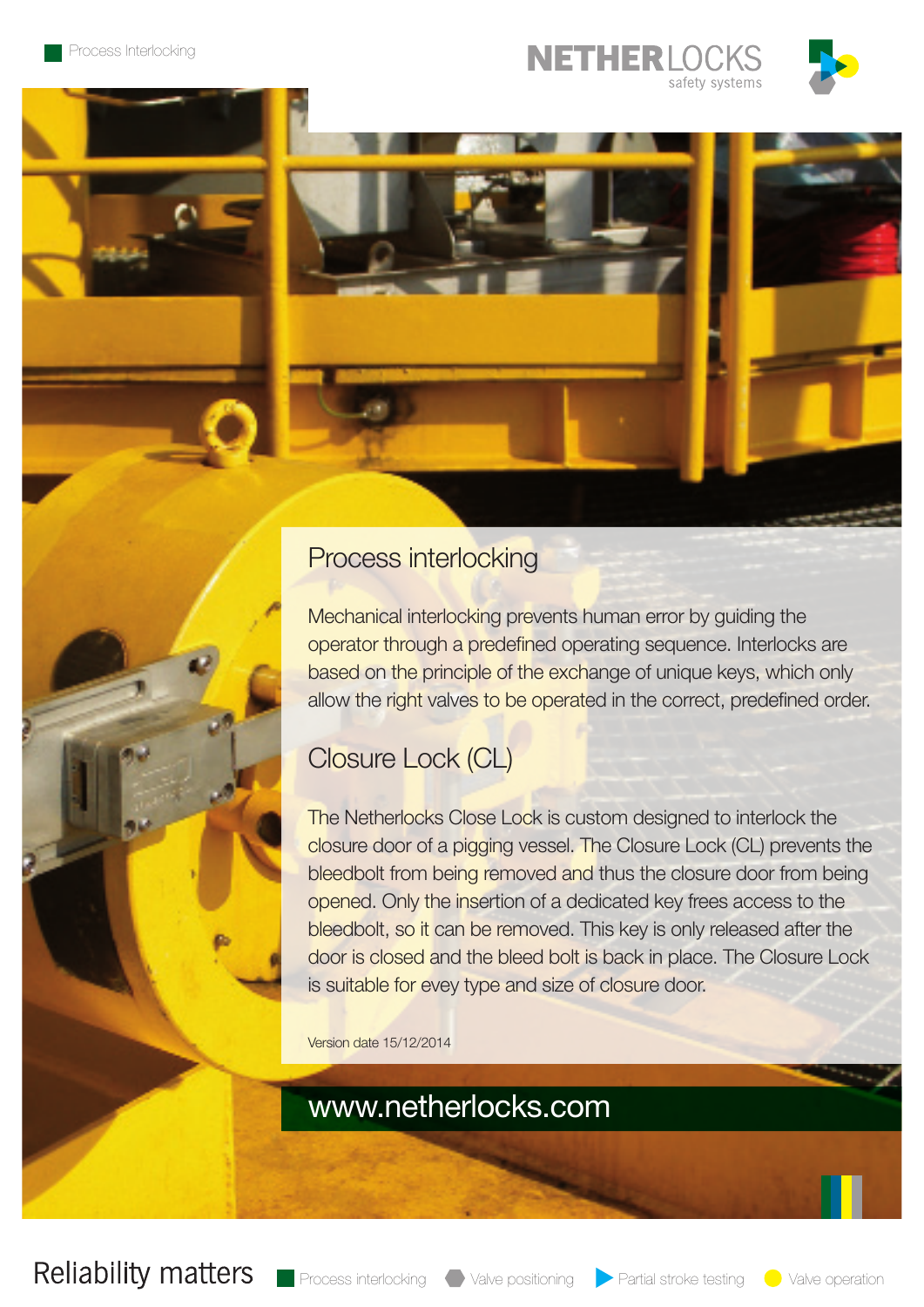





During pig launching and receiving, operating procedures must be followed carefully. When the vessel is not drained and vented or when the isolation valves are not fully closed before opening the closure door, very dangerous situations can occur. The Netherlocks Closure Lock (CL), as part of an interlocking sequence, prevents these situations by guaranteeing that the isolation valves are closed and the vessel is vented and drained before the closure door can be unlocked and opened.

#### Features

- > Traps the bleedbolt on the door until the release key is entered
- > No grease or other lubrication required
- > Ingress protection of key slots by self sealing weather strips
- > Locks the closure door as an integral part of an operating sequence
- > Suitable for every type and size of closure door

#### **Options**

- > Electronic locking until H2S and pressure levels are within acceptable range
- > Detecting open position of the closure door with a sensor

## Custom design

Each Closure Lock design is different for each type and size of closure. For GD Engineering closure doors, standard designs are available.

# **Mounting**

- > The brackets are commonly mounted on the flange of the closure door
- > For mounting of the brackets, drilling is required
- > Mounting can be done during operation since the door does not have to be operated
- > Only tamper proof bolts are used
- > Brackets are designed to the specific closure door dimensions, detailed dimensions of the door are required to start design

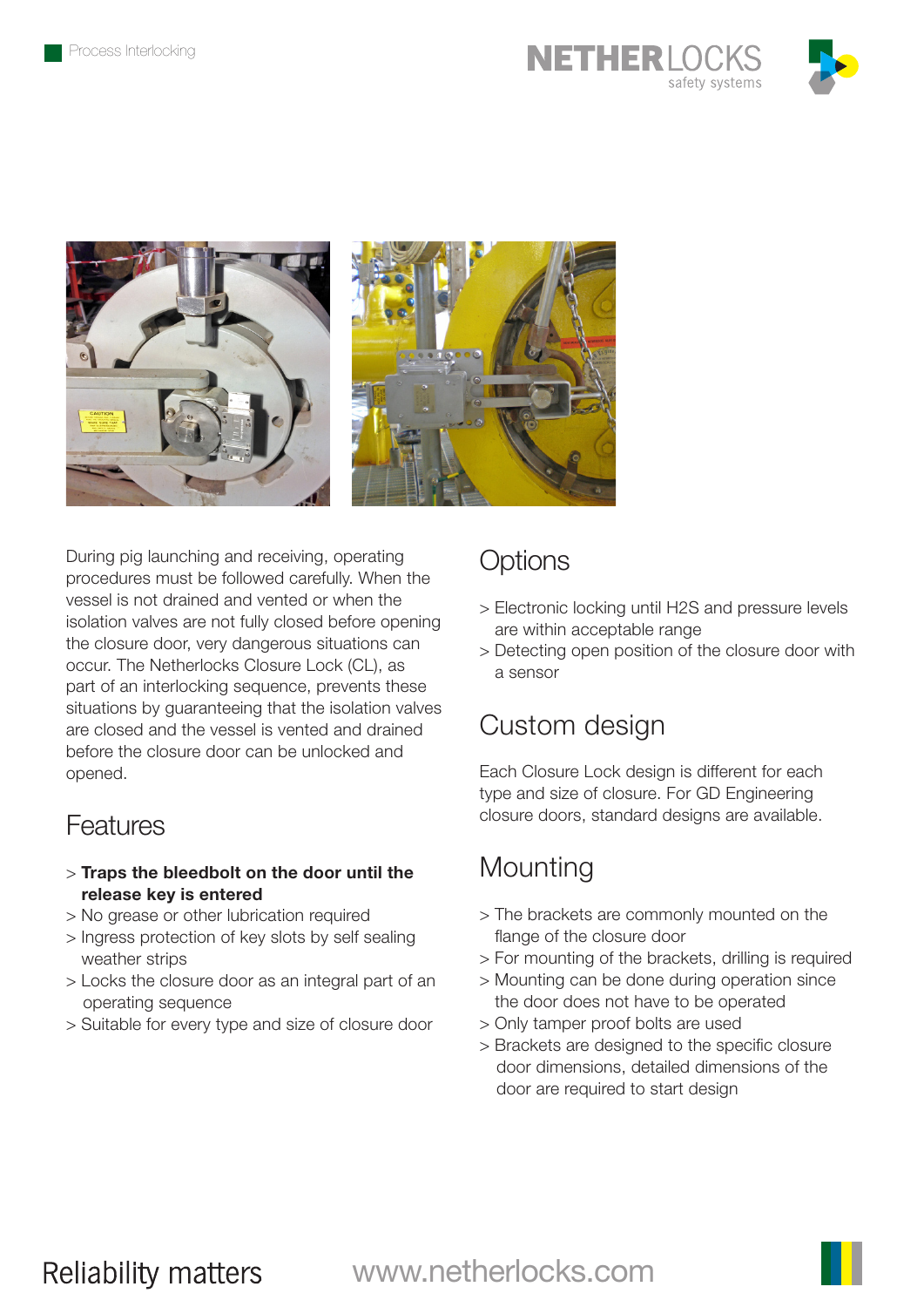



## Keys

- > Linear keys
- > Uniquely coded
- > Key codes are registered, for easy replacement and to avoid use of duplicate keys
- > Spare keys available
- > Master keys available
- > Coloured tagplates

#### Total linear concept

Netherlocks has eliminated nearly all rotating movements from the lock designs. Keys are inserted linearly and the internal locking mechanism consists only of linear moving components. This reduces internal wear and tear and makes the mechanism less vulnerable for dirt and sand. Lubrication with grease is not required.

- > No wear and tear
- > No grease
- > Less vulnerable to sand and dirt

**Reliability matters** 

www.netherlocks.com